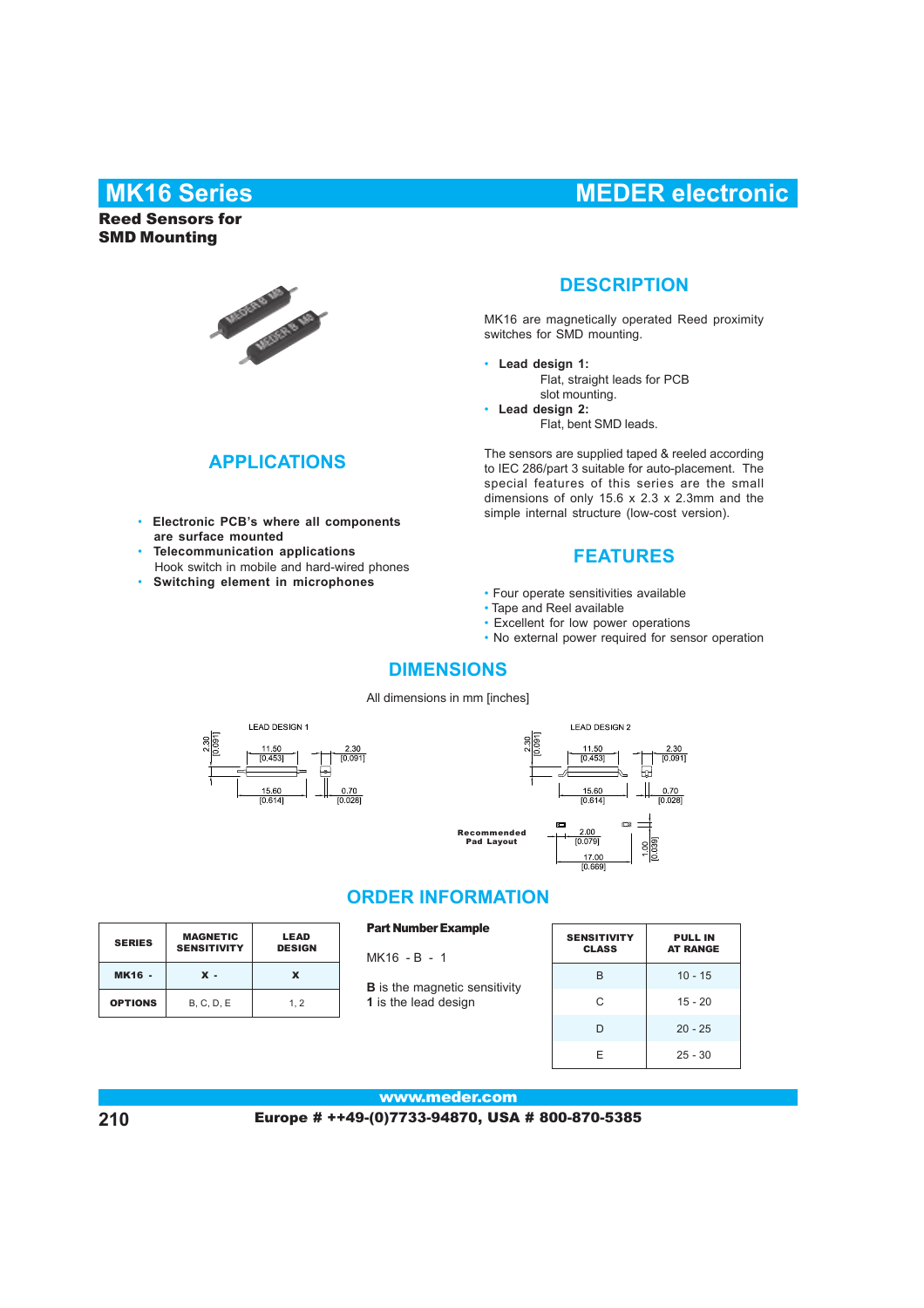# **MEDER electronic MK16 Series**

Reed Sensors for SMD Mounting

### **TAPE & REEL**



## **SOLDERING INFORMATION**